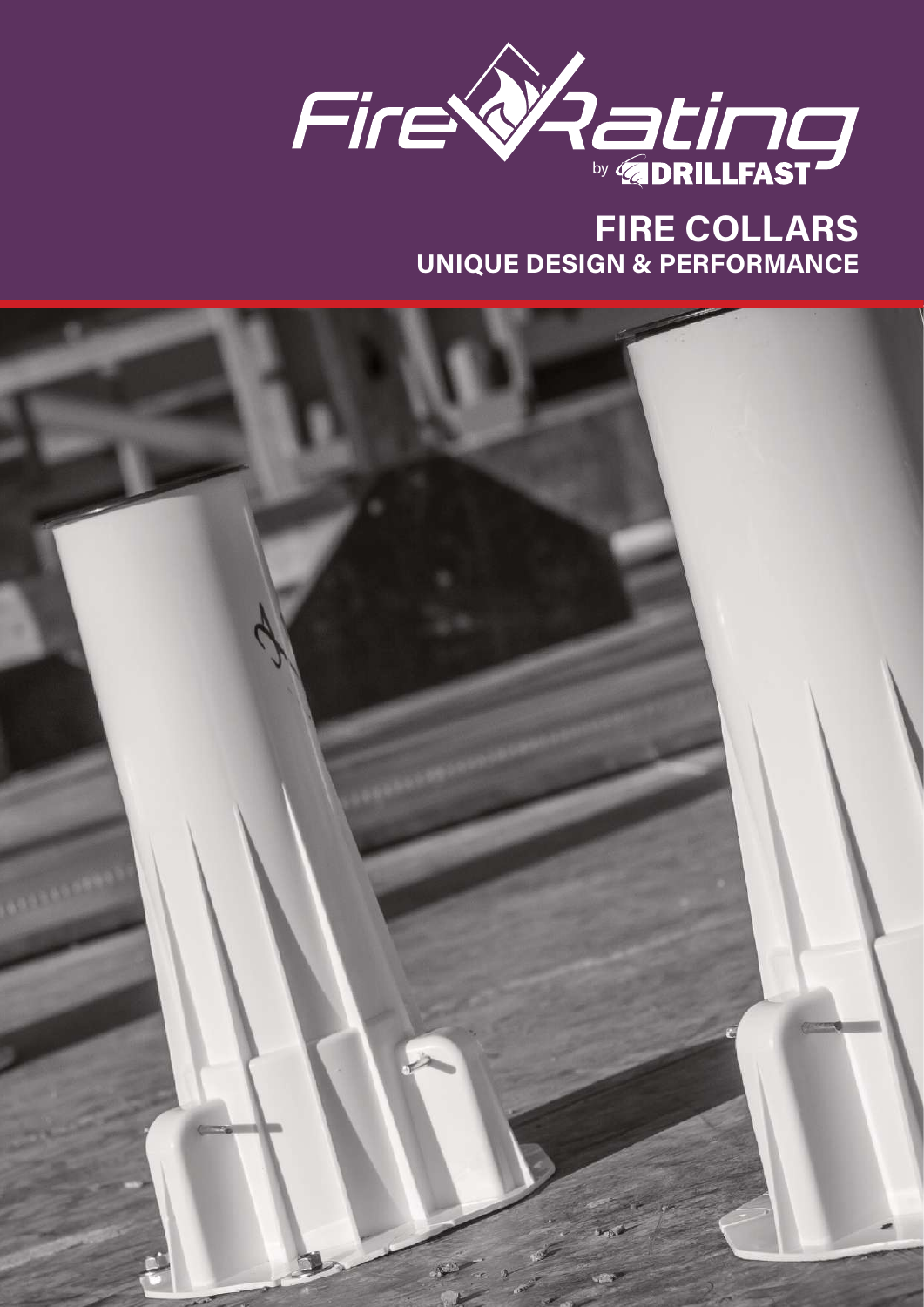

## CAST-IN FIRE COLLARS





**Stack work application** Up to 4 hr PVC & HDPE Rated Patented spring closure technology Closes penetration in 1-3 minutes The only smoke & fire collar Fully certified as per AS4072.1 & AS1530.4



### **Floor waste application**

The only one piece floor waste approved fire collar Meets building code 3 hr integrity & 3 hr insulation Exeeds smoke leakage requirements @ 1000°C Fully Certified as per AS4072.1 & AS1530.4

11 Chapman Place Eagle Farm Qld 4009 | PO Box 2640 Ascot Qld 4007 P: 1300 923 414 | E: sales@drillfast.com.au | W: drillfast.com.au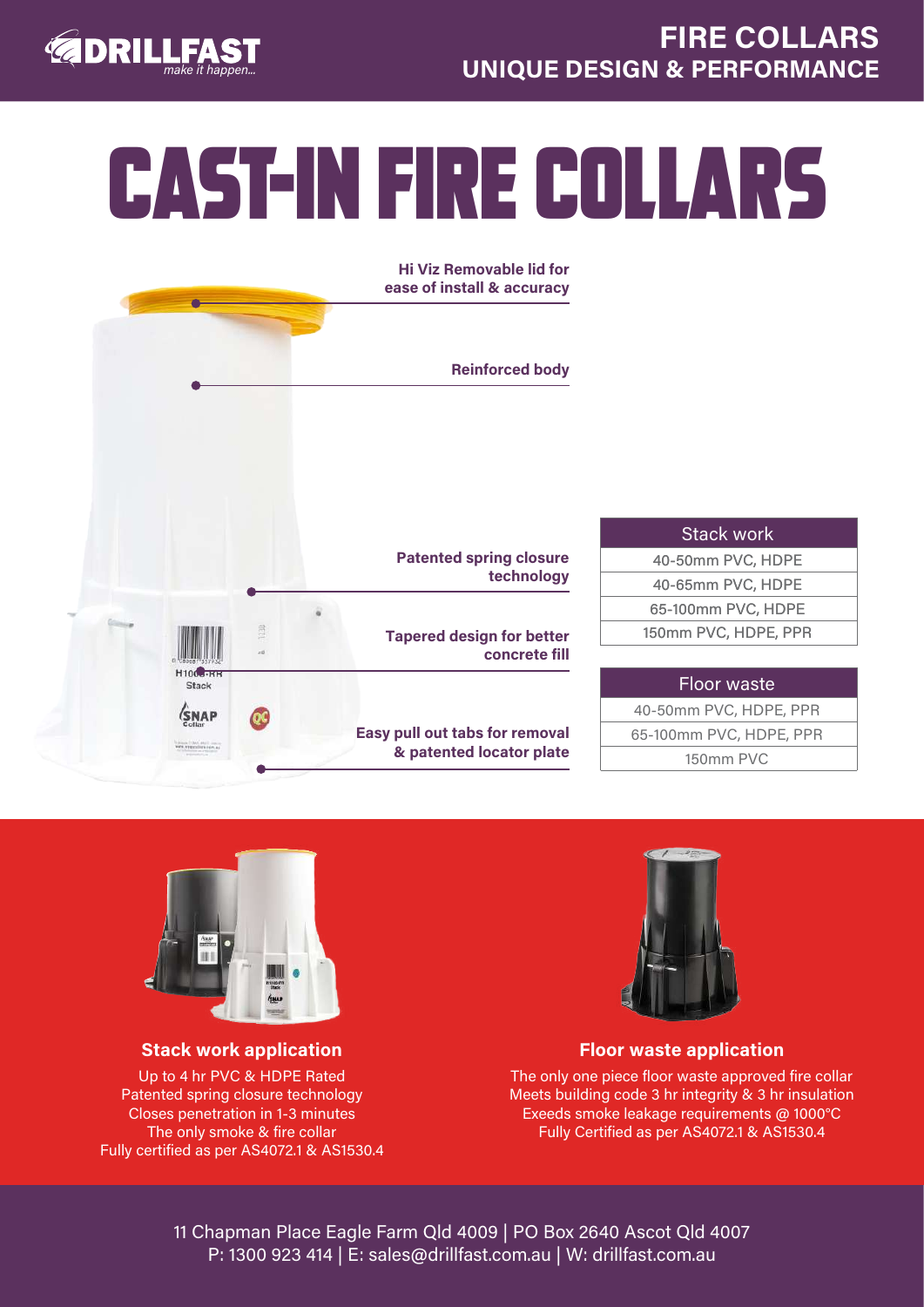



# RETRO FIT FIRE COLLARS

**Compact design for tight spaces** 

**High grade intumescent retained within S/S mesh** 

**body retro fit to pipe** 

**Galvanised metal** 

**Tabs to suit metal fixings**

32-315mm PVC, PE Stack work

Up to 4 hr PVC rated Floor waste



**Stack work & wall application** Prevent the spread of fire where PVC & PE pipes are used Used where pipes penetrate fire walls/floors Up to 4 hr AS1530:4, AS4072:1 tested & approved



**Floor waste application** Up to 4 hr PVC rated Patented spring closure technology

11 Chapman Place Eagle Farm Qld 4009 | PO Box 2640 Ascot Qld 4007 P: 1300 923 414 | E: sales@drillfast.com.au | W: drillfast.com.au